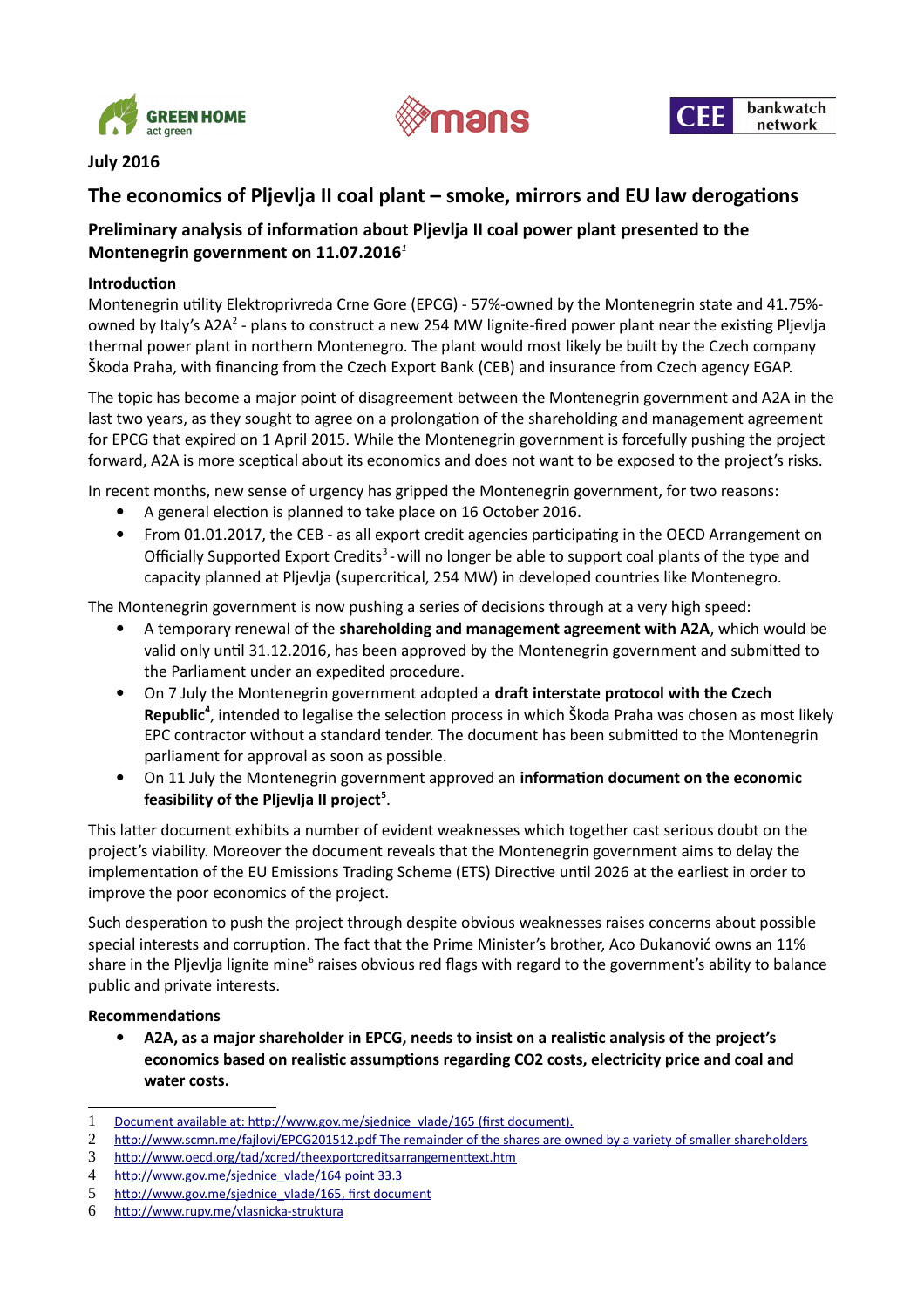- **The Czech Export Bank and EGAP need to re-examine the project's economics in order to avoid exposing themselves to undue risk.**
- **The European Commission must not allow Montenegro to receive unjustified special treatment regarding implementation of the ETS Directive.**

#### **Summary of main comments:**

- The entire analysis and its conclusion that the project is economically viable is premature, as **the final cost of the EPC contract has not been agreed between EPCG and Škoda Praha**. The cost used for the analysis is EPCG's latest proposal of EUR 321 million, but this has not yet been agreed by Škoda.
- **The claim that the plant is feasible relies on several questionable assumptions**, relating to payment for CO2 emissions, electricity wholesale prices, the price of coal and water.
	- The study **assumes that the Montenegrin government will manage to negotiate a delay in implementing the EU ETS until 2026**. Delayed implementation of ETS has not been the practice so far for states acceding to the EU in recent years and it is unclear why Montenegro should be an exception.
	- **The forecast wholesale electricity prices seem very high**, reaching 97 EUR/MWh by 2040 without inflation. The study takes a price 10% lower in order to appear "conservative" in its calculations but this price is still quite high and may never materialise. Moreover it for no clear reason couples a 10% lower electricity price with a 10% lower CO2 emissions price in the name of making a "conservative" calculation, but in fact this is the opposite of conservative, because lower CO2 costs do not pose a risk to the plant, but rather help it become feasible. **If the wholesale price of electricity turns out 20% lower than expected, the investment is unfeasible.** Considering the inexact nature of such forecasting, this seems quite a possible scenario.
	- **It is assumed that production costs at the captive lignite mine will be reduced from 24.21 EUR/tonne in 2015 to 17-17.5 EUR/tonne in 2027**. However it is far from certain that such significant cost cuts will be achieved.
	- **It is assumed that costs for water will be EUR 0.02 per m3**. This extremely low cost does not seem likely to recover costs. The compliance of this price with the Water Framework Directive Article 9 would need to be examined carefully, as well as the issue of possible state aid.
- **VAT is not expected to be paid on the equipment for the power plant.** This is in line with recent changes to Montenegrin legislation, but decreases the investment's value for the state and raises issues about state aid.
- In order to reach the desired cost of production from the mine, **the number of workers would have to be reduced by almost half**. It is not clear whether there is any plan to ensure that this happens in a just and socially sensitive manner.

### **Detailed comments:**

## **1. The final cost of the EPC contract has not been agreed between EPCG and Škoda, therefore the economic analysis is premature and final conclusions about feasibility cannot be drawn.**

In section *2.2. Works contract (Ugovor o izvođenju radova)* on p. 4-5 the text states that "*The parties have entirely agreed on the basic elements of the contract from the legal, technical and commercial-financial angles, with the exception of the price for the whole project of building unit 2 of Pljevlja thermal power plant, which is still not arranged...".* Further details about the negotiations on price are given on page 7 and 8, from which it is clear that several elements are still pending.

### **2. The claim that the plant is feasible relies on several questionable assumptions and seems unlikely.**

### **2.1 The study unjustifiably assumes that the Montenegrin government will manage to negotiate a delay in implementing the EU ETS until the beginning of 2026**.

According to p.52 of the Deloitte presentation that forms part of the government information document, it is stated that the plant would start commercial operations in 2020, but only start paying for CO2 emissions allowances in 2026.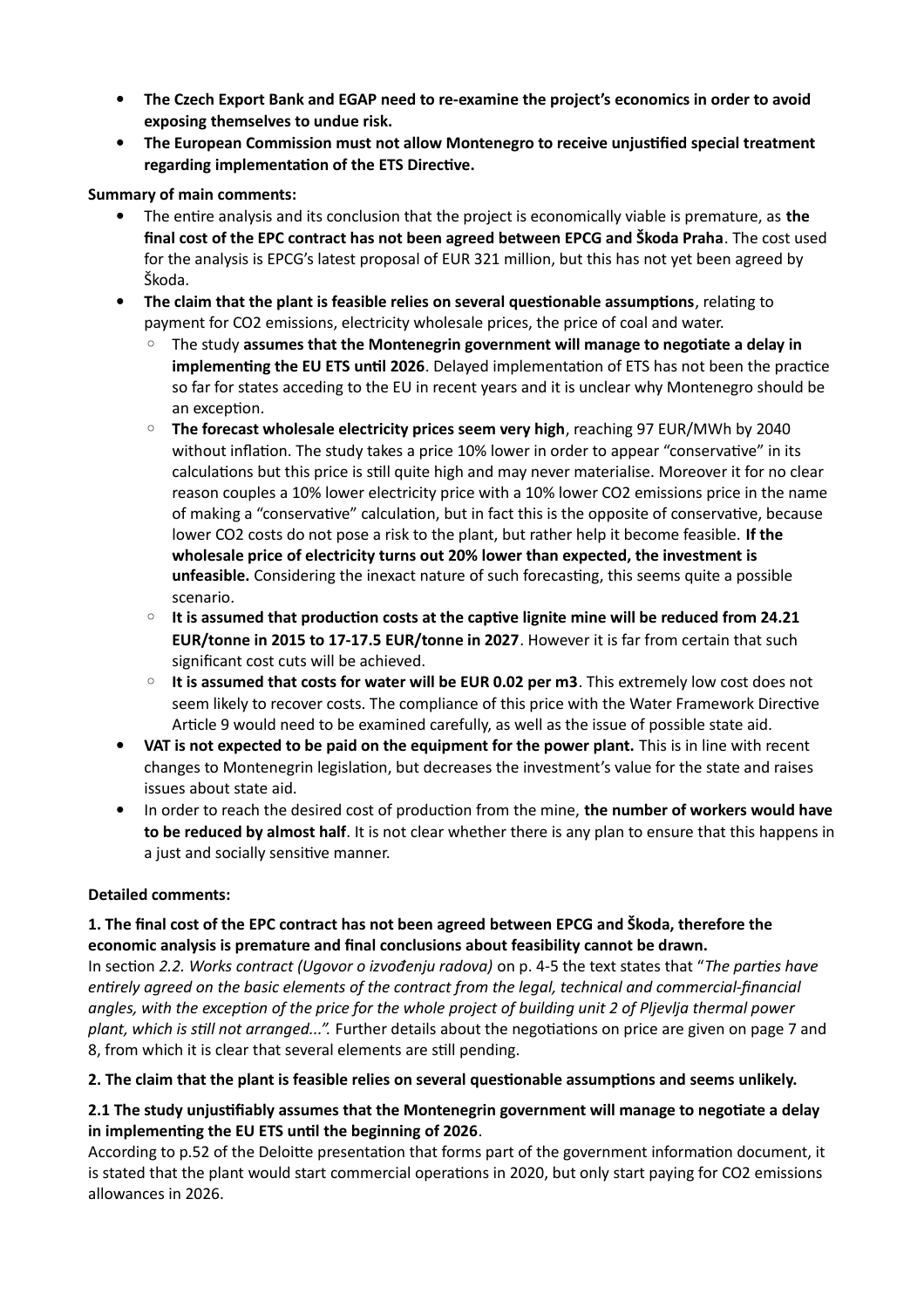On p.11 of the Deloitte presentation, it is stated that: "*The start date for carbon emissions fees has a large impact on the NPV of the project, bearing in mind that a one-year earlier start date for applying carbon emissions fees decreases the NPV of the project from around EUR 47.9 million to around EUR 27.2 million."*  The explanation given on the same page shows that the basic scenario refers to 31.12.2025 (ie. start of payments effectively begins in 2026), and the one-year earlier scenario refers to 31.12.2024.

Moreover, it is later – p.55 of the presentation - revealed that *"On the basis of a letter from the Ministry of Sustainable Development and Tourism, the assumption is that application of carbon emissions fees will begin in 2026 with a 13% transition. A full 100% transition will be realised in 2031."*

It is not clear what any of these assumptions are based on. The year of Montenegro's entry to the EU has not been confirmed, so it is not possible to say for sure when the implementation of the ETS will have to begin. However if the accession is to keep up any kind of momentum, it will need to be completed well before 2026. Delayed implementation of the ETS has not been the practice so far for states acceding to the EU and it is unclear why Montenegro should be an exception. This would interfere with the creation of a level playing field in the EU and Energy Community electricity market.

At the time of writing, the conclusions of the government session of the 11 July have not been published, however the draft conclusions included in the information document (p.19 of the PDF) explicitly require *"the Ministry of Sustainable Development and Tourism, in the continuation of its negotiations with the European Commission, regarding the application of CO2 standards, to take the position that the CO2 Emissions Trading System be delayed until the maximum possible period from the day of Montenegro's accession to the EU."*

Moreover, irrespective of Montenegro's EU accession, the Energy Community, of which Montenegro is a Contracting Party, may adopt the Emissions Trading Scheme within the next few years, as recommended in 2014 by a High Level Reflection Group appointed to consider the future of the Treaty.<sup>[7](#page-2-0)</sup> It therefore seems highly risky to assume that the start of ETS implementation can be delayed until 2026.

**2.2. The forecast wholesale electricity prices prepared by Poyry seem high**, reaching EUR 97/MWh in real terms by 2040, or EUR 143/MWh with 2% inflation added for every year.

For comparison, a study undertaken for the German government forecasts electricity wholesale prices of EUR [8](#page-2-1)3<sup>8</sup>/MWh by 2040.<sup>[9](#page-2-2)</sup> It is true that there are price differences between central Europe and more outlying countries like Italy and the Western Balkans today but as the regions become better interconnected these differences should diminish.

Even the UK, which has high electricity costs by European standards due to being an island (around £48/MWh or EUR 57.6 per MWh in 2015) predicts reference electricity prices of £61 or EUR 73/MWh in 2035 (in 2015 prices),<sup>[10](#page-2-3)</sup> compared to EUR 90.5/MWh in the Deloitte presentation.

In calculating the wholesale price including inflation, the study uses a price 10% lower than Poyry's "middle scenario" in order to appear "conservative" in its calculations but this price is still quite high and may never materialise.

Moreover p.55 of the Deloitte presentation states that the study couples a 10% lower electricity price with a 10% *lower* CO2 emissions price in order to make a "conservative" calculation. In fact this is the *opposite* of conservative, because *lower* CO2 costs do not pose a risk to the plant, but rather help it become feasible. This raises suspicions that the calculations have been adapted in order to ensure the "right" outcome, as few decision-makers in Montenegro are familiar with the EU Emissions Trading Scheme and are unlikely to notice this issue.

<span id="page-2-0"></span><sup>7</sup> https://www.energy-

community.org/portal/page/portal/ENC\_HOME/DOCS/3178024/0633975AD9F97B9CE053C92FA8C06338.PDF

<span id="page-2-1"></span><sup>8</sup> 2011 prices.

<span id="page-2-2"></span><sup>9</sup> Prognos/EWI/GWS: Executive Summary: Development of Energy Markets – Energy Reference Forecast Project No. 57/12, Study commissioned by the German, Federal Ministry of Economics and Technology, June 2014 http://www.bmwi.de/BMWi/Redaktion/PDF/Publikationen/entwicklung-der-energiemaerkte-energiereferenzprognoseexecutive-summary,property=pdf,bereich=bmwi2012,sprache=de,rwb=true.pdf

<span id="page-2-3"></span><sup>10</sup> The forecast does not reach as far as 2040. [https://www.gov.uk/government/publications/updated-energy-and-emissions](https://www.gov.uk/government/publications/updated-energy-and-emissions-projections-2015)  [projections-2015,](https://www.gov.uk/government/publications/updated-energy-and-emissions-projections-2015) Annex M: Growth assumptions and prices